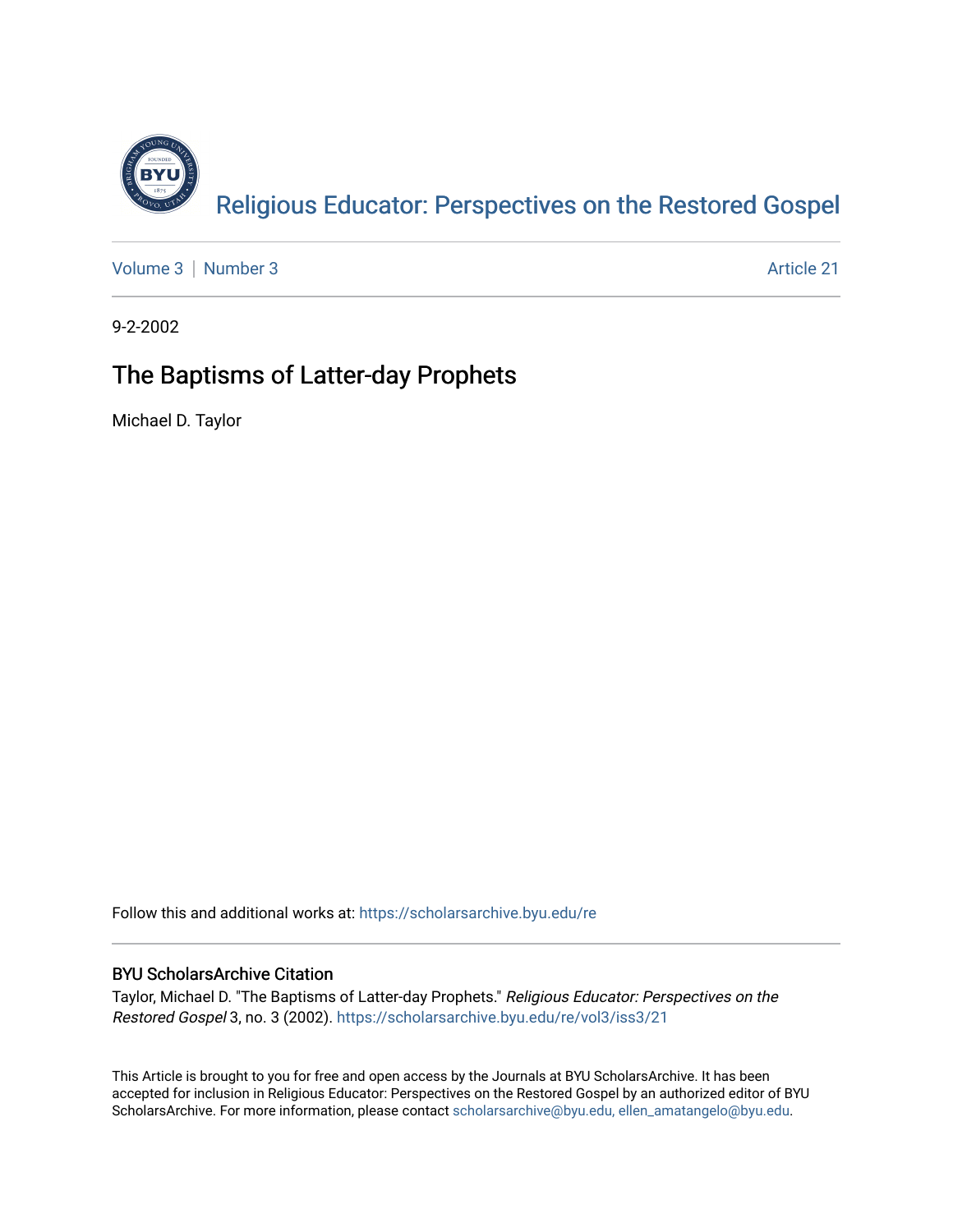## The Baptisms of Latter-day Prophets

Michael D. Taylor

Michael D. Taylor, M.D., is an anesthesiologist at Provo (Utah) Surgical Center.

As Jesus began His three-year ministry in Palestine, His first priority was to seek baptism at the hands of an authorized servant of God, one who held the proper priesthood to perform this sacred ordinance He sought out His cousin, John the Baptist, and was baptized by immersion in the River Jordan. Likewise, when the Savior appeared to and taught the Nephites on the American continent, one of the first instructions He gave them was the necessity of and the proper mode of baptism. The importance of this crucial ordinance has been emphasized in our dispensation, with the Prophet Joseph Smith and Oliver Cowdery being instructed in this ordinance by John the Baptist himself. All our latter-day prophets have followed the Savior's example by being baptized by immersion by one holding the priesthood of God. Our first five prophets were baptized as young men in their twenties or thirties as converts to the gospel of Jesus Christ. Our last ten prophets were baptized as children.<sup>1</sup> The table that follows shows the date of each prophet's baptism, his place of baptism, his age when he was baptized, and the name of the person who performed the ordinance. Interestingly, only one of our prophets (Gordon B. Hinckley) was baptized in an indoor baptismal font. The other fourteen were baptized in open bodies of water or makeshift fonts. Two prophets (Joseph Smith and Lorenzo Snow) were baptized in rivers, two (Brigham Young and Harold B. Lee) in ponds, six (John Taylor, Wilford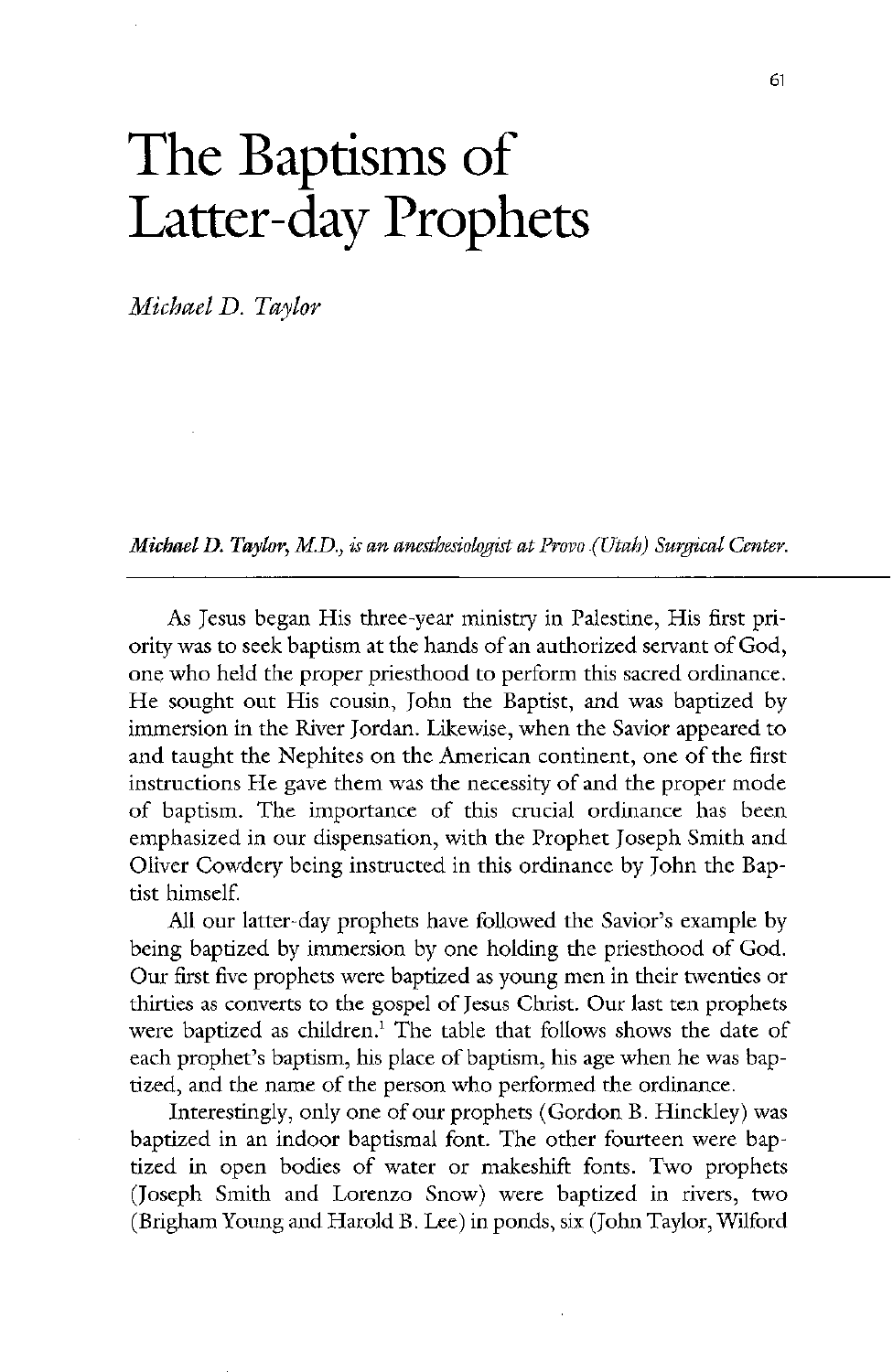Woodruff, Joseph F. Smith, George Albert Smith, David O. McKay, and Joseph Fielding Smith) in streams or creeks, one (Heber J. Grant) in a wagon box, one (Spencer W. Kimball) in a tub and then later in a canal, one (Ezra Taft Benson) in a canal, one (Howard W. Hunter) in a swimming pool, and one (Gordon B. Hinckley) in a baptismal font in a chapel

I can find no records that specifically state where Joseph Fielding Smith was baptized. However, he was baptized on a warm July day in 1884 by his father, Joseph F. Smith, and we can assume he was baptized in City Creek, a commonly used baptismal area of that day and the place where Joseph F. Smith himself was baptized.

wilford woodruffs baptism must have been memorable for sev eral reasons. He was baptized in an icy stream on 31 December 1833 in Richland, New York. He recorded the following in his journal concerning his baptism: "The snow was about three feet deep, the day was cold, and the water was mixed with ice and snow, yet I did not feel the cold!"<sup>2</sup> Wilford was baptized just two days after first hearing the gospel preached

Interestingly, I have not been able to determine who baptized Heber J. Grant. 201

| Prophet             | Date of<br><b>Baptism</b> | Place of<br><b>Baptism</b>                                                | Age at<br><b>Baptism</b> | Name of<br><b>Baptizer</b>                                 |
|---------------------|---------------------------|---------------------------------------------------------------------------|--------------------------|------------------------------------------------------------|
| Joseph Smith        | 15 May 1829               | Susquehanna<br>River near Harmony,<br>Susquehanna County,<br>Pennsylvania | 23.<br>years<br>5 months | Oliver Cowdery,<br>as directed by $\,$<br>John the Baptist |
| Brigham Young       | 14 April 1832             | A millpond near<br>Mendon, Monroe<br>County, New York                     | 30 years<br>10 months    | Eleazar Miller,<br>an early Church<br>missionary           |
| John Taylor         | 9 May 1836                | A stream near<br>Toronto, Ontario,<br>Canada                              | 27 years<br>6 months     | Parley P. Pratt,<br>an Apostle                             |
| Wilford<br>Woodruff | 31 Dec 1833               | An icy stream near<br>Richland, Oswego<br>County, New York                | 26 years<br>10 months    | Zera Pulsipher,<br>an early Church<br>missionary           |
| Lorenzo Snow        | 3 June 1836               | Chagrin River near<br>Kirtland, Lake<br>County, Ohio                      | 22 years<br>2 months     | John F. Boynton,<br>an Apostle                             |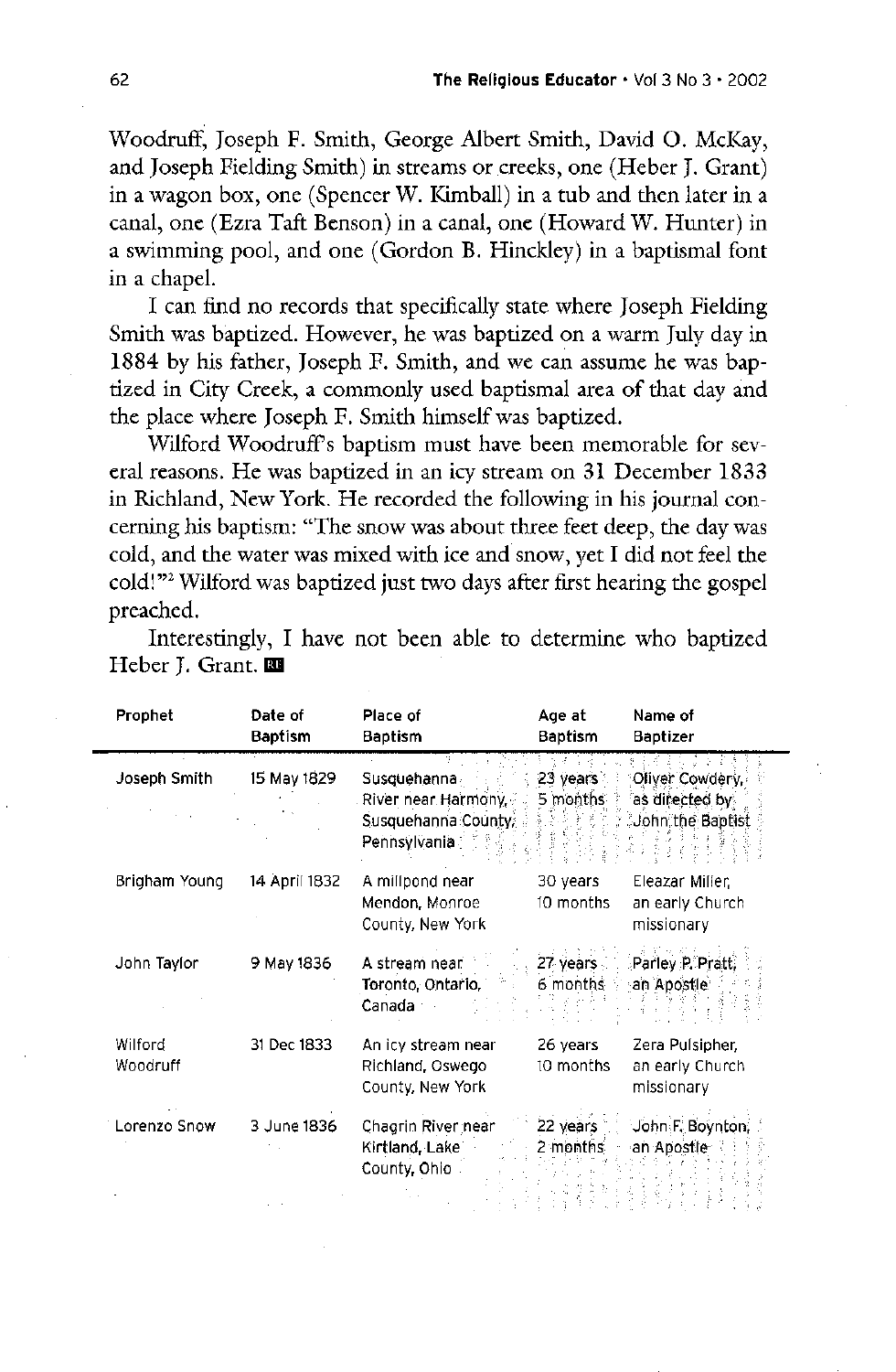$\sim 10^{11}$ 

 $\mathcal{A}^{\mathcal{A}}$  and  $\mathcal{A}^{\mathcal{A}}$ 

 $\mathcal{L}^{\text{max}}_{\text{max}}$  and  $\mathcal{L}^{\text{max}}_{\text{max}}$ 

| Prophet                                                                                                                        | Date of<br><b>Baptism</b>      | Place of<br><b>Baptism</b>                                                                                                                                                                                                                                                                                                                                          | Age at<br><b>Baptism</b> | Name of<br><b>Baptizer</b>                                                  |
|--------------------------------------------------------------------------------------------------------------------------------|--------------------------------|---------------------------------------------------------------------------------------------------------------------------------------------------------------------------------------------------------------------------------------------------------------------------------------------------------------------------------------------------------------------|--------------------------|-----------------------------------------------------------------------------|
| Joseph F. Smith L                                                                                                              | 21 May 1852                    | City Creek, Salt Lake<br>City, Salt Lake<br>County, Utah                                                                                                                                                                                                                                                                                                            | 13 years<br>6 months     | Heber C.<br>Kimball, First<br>Counselor in the l<br><b>First Presidency</b> |
| Heber J. Grant                                                                                                                 | 2 June 1864                    | In a wagon box<br>rigged up as a font<br>near City Creek, Salt<br>Lake City, Salt Lake<br>County, Utah                                                                                                                                                                                                                                                              | 7 years<br>6 months      |                                                                             |
| George Albert<br>$\mathop{\rm SmHb}\nolimits\mathop{\geqslant}\nolimits\mathop{\geqslant}\nolimits\mathop{\leqslant}\nolimits$ | 6 June 1878                    | City Creek, Salt Lake 8 years<br>City, Salt Lake<br>County, Utah                                                                                                                                                                                                                                                                                                    | 2 months                 | James Moyle<br>and the con-                                                 |
| David O. McKay                                                                                                                 | 8 Sep 1881                     | Spring Creek near<br>Huntsville, Weber<br>County, Utah                                                                                                                                                                                                                                                                                                              | 8 years                  | Peter Geertsen                                                              |
| $\mathsf{Smith} \to \mathbb{R}$                                                                                                | Joseph Rielding   19 July 1884 | Probably in City<br>Creek, Salt Lake<br>् County, Utah                                                                                                                                                                                                                                                                                                              | years                    | Joseph F. Smith,<br>his father                                              |
| Harold B. Lee                                                                                                                  | 9 June 1907                    | Bybee Pond, near<br>Clifton, Franklin<br>County, Idaho                                                                                                                                                                                                                                                                                                              | 8 years<br>2 months      | Lester Bybee, a<br>neighbor and<br>family friend                            |
| Spencer W<br>Kimball                                                                                                           | ⊋8 Mar 1903.<br>5 Oct 1907     | Hog-scalding tub (the<br>family bathtub),<br>Thatcher, Graham $\,$ $\,$<br>County, Arizona<br>Union Canal, and the contract of the contract of the contract of the contract of the contract of the contract o<br><b>Thatcher, Arizona, 2018 6 months</b><br>rebaptized because and the season of<br>of concerns about<br>the propriety of the<br><b>tub baptism</b> | - 8 years<br>- 12 years  | Andrew Kimball,<br>his father                                               |
| Ezra Taft<br>Benson                                                                                                            | 4 Aug 1907                     | Logan River Canal,<br>Whitney, Franklin<br>County, Idaho                                                                                                                                                                                                                                                                                                            | 8 years                  | George Taft<br>Benson, his<br>father                                        |
| Howard W<br>Hunter f                                                                                                           | 34 April 1920 (                | Natatorium <b>Matatorium</b><br>swimming pool, Boise. 5 months<br>Ada $\in$ County, Idaho                                                                                                                                                                                                                                                                           | <b>12 years</b>          | George W. Willis                                                            |
| Gordon B.<br><b>Hinckley</b>                                                                                                   | 28 April 1919                  | Font in First Ward<br>chapel, Salt Lake<br>Liberty Stake, Sait<br>Lake City, Utah                                                                                                                                                                                                                                                                                   | 8 years                  | Bryant S.<br>Hinckley, his<br>father                                        |

 $\mathcal{A}^{\mathcal{A}}$ 

 $\mathcal{A}^{\mathcal{A}}$ 

 $\sim$ 

 $\mathcal{O}(\mathcal{A}^{\mathcal{A}})$  and  $\mathcal{O}(\mathcal{A}^{\mathcal{A}})$